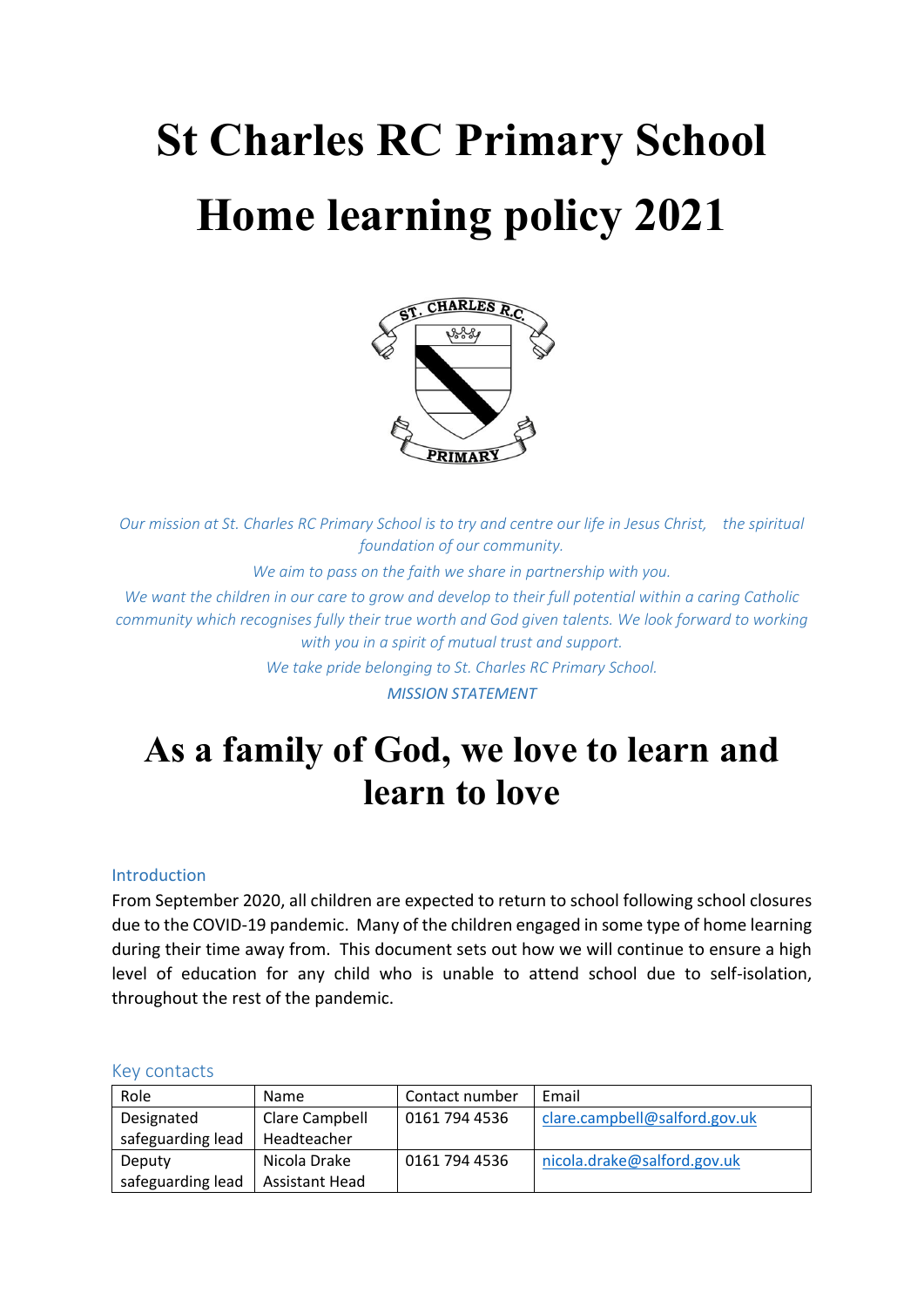| Deputy            | Clare Brown            | 0161 794 4536  | clare.brown@salford.gov.uk           |
|-------------------|------------------------|----------------|--------------------------------------|
| safeguarding lead | Deputy Head            |                |                                      |
| Chair of          | Stuart O'Brien         | 0161 794 4536  | stuart.obrien2@ntlworld.com          |
| governors         |                        |                |                                      |
| <b>LADO</b>       | <b>Roisin Rafferty</b> | 0161 603 4350  | roisin.rafferty@salford.gov.uk       |
| The Bridge        | Salford Council        | 0161 603 3500  | https://www.salford.gov.uk/children- |
|                   |                        | 8.30-4.30pm    | and-families/safeguarding-           |
|                   |                        | 0161 794 8888  | children/worried-about-a-child/      |
|                   |                        | Emergency duty |                                      |
|                   |                        | team           |                                      |

# **Remote Education Policy for St Charles RC Primary School**

This Remote Education Policy aims to:

- Ensure consistency in the approach to remote learning for all pupils (inc. SEND) who aren't in school through use of quality online and offline resources and teaching videos
- Provide clear expectations members of the school community with regards to the delivery of high quality interactive remote learning
- Include continuous delivery of the school curriculum, as well as support of motivation, health and well-being and parent/carer support
- Consider continued education for staff and parents (e.g. CPD, supervision)
- Support effective communication between the school and families and support attendance

# **Who is this policy applicable to?**

- A child *(and their siblings if they are also attending St Charles RC Primary)* is absent because they are awaiting test results and the household is required to selfisolate. The rest of their school bubble are attending school and being taught as normal.
- A child's whole bubble is not permitted to attend school because they, or another member of their bubble, have tested positive for Covid-19.
- Schools have been directed to close due to a national lockdown, school is only open for critical workers.

Remote learning will be shared with families when they are absent due to Covid related reasons by the end of the first day of isolation. A series of links will be available on Google Classroom for all children to use, on their first day of isolaton.

#### **Content and Tools to Deliver This Remote Education Plan**

Resources to deliver this Remote Education Plan include:

- Online tools for EYFS KS1 KS2 *– Google Classroom*
- Use of video and live streams for wellbeing checks, lesson direction, storytelling, instructional videos and assemblies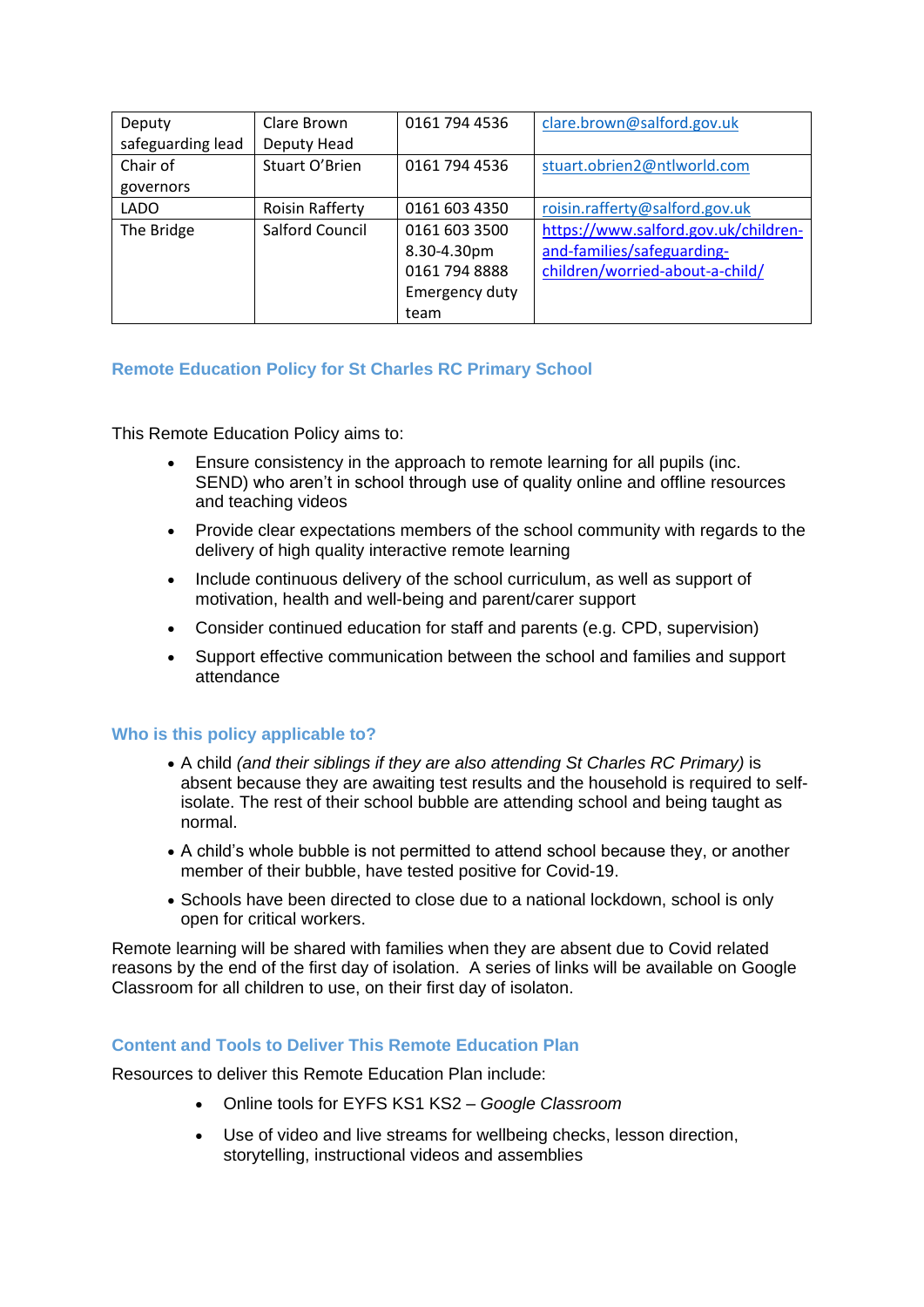- Phone calls home
- Printed learning packs
- Physical materials such as story books and writing tools
- Use of *BBC Bitesize, Oak Academy, Times Table Rockstars, Spelling Shed, Oxford Owls, Topmarks, Studyladder*

The detailed remote learning planning and resources to deliver this policy can be found on Google Classroom.

Documents and resources available on GC include:

- Model timetable and structure for remote learning
- Downloadable printable documents
- Curriculum resources

#### **Home and School Partnership**

St Charles RC Primary School is committed to working in close partnership with families and recognises each family is unique and because of this remote learning will look different for different families in order to suit their individual needs.

St Charles RC Primary School will provide support for parents on how to use Google Classroom, as appropriate and where possible, provide personalised resources. User guides and 1-1 support will be provided by SLT and the school office.

Where possible, it is beneficial for young people to maintain a regular and familiar routine. St Charles RC Primary School would recommend that each 'school day' maintains structured.

We would encourage parents to support their children's work, including finding an appropriate place to work and, to the best of their ability, support pupils with work encouraging them to work with good levels of concentration.

Every effort will be made by staff to ensure that work is set promptly. Should accessing work be an issue, parents should contact school promptly via the school office or year group gmails and alternative solutions may be available. These will be discussed on case-to-case basis.

Where devices are loaned to families, they agree to return them at the end of an isolation period or national lockdown.

# **Roles and responsibilities**

#### **Teachers**

*To note: the suggested responsibilities below relate to where a whole class/bubble is isolating and would be reduced when it is fewer children isolating and the majority of the class are in school.*

St Charles RC Primary School will provide links to training videos for staff on how to use Google Classroom.

When providing remote learning, teachers will present at least one live lesson a day.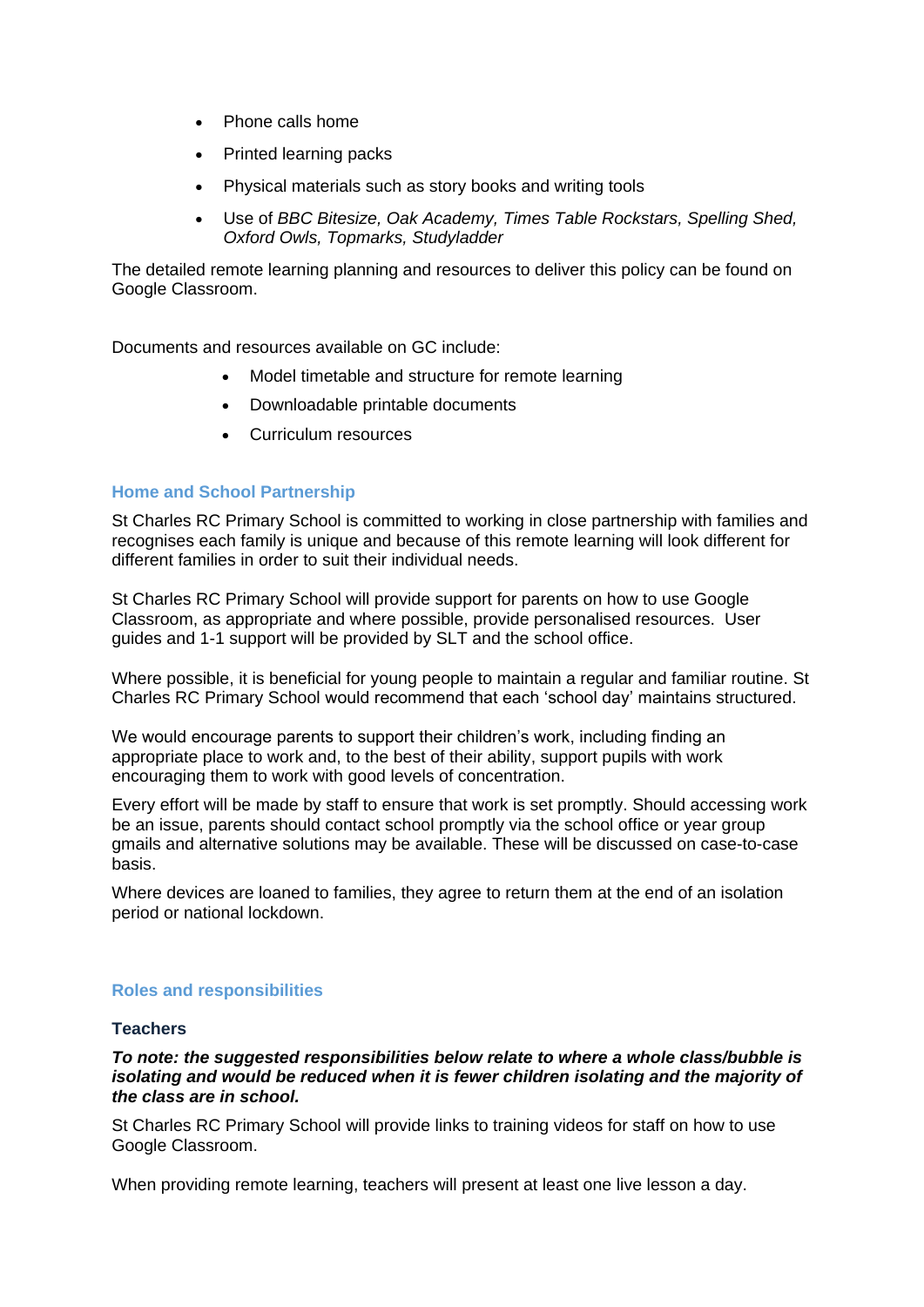If they are unable to work for any reason during this time, for example due to sickness or caring for a dependent, they should report this to SLT asap.

When providing remote learning, teachers are responsible for:

Setting work:

- Teachers will set work for the pupils in their classes
- Weekly/daily work will be shared via the online learning platform Google Classroom
- Teachers will post activities for each week of isolation on a Sunday evening, so that parents have time to prepare for the week ahead.
- A suggested timetable will be available to show parents how to structure their week and balance tasks.
- Activities should be a balanced mixture of subjects, but it is accepted that the online learning experience will not replicate the school day exactly
- Lessons should capitalise on the home environment, look to reduce screen time and include physical activity
- There will be daily Maths and English activities and a variety of other core/foundation subject related activities throughout the week.
- Work should be accessible and suitable for all levels including differentiation/challenge and meet the needs of all learners including those with SEND
- The total time it should take the children to complete all the daily activities set (including physical and creative tasks), should be between 3 and 4 hours per day depending on the age of the children.
- Modelling or supportive materials may be included to reinforce learning. These may be links to existing materials such as White Rose Maths videos, BBC Bitesize, Oak Academy and other weblinks.
- In the case of a class teacher working from home being unwell, SLT or other teachers working from home will be responsible for the home learning for that teacher's class
- Teachers will track pupil progress and engagement to ensure participation and explore the reasons for non-participation with the parents. Understanding should always be given to different family circumstances
- Teaching assistants may message children where appropriate and comment on their work
- The directed time policy is still applicable when teachers are working from home.

Providing feedback on work:

- All work submitted should be acknowledged and commented on by a member of the class staff team.
- Responses should be in line with the marking policy of St Charles RC Primary School and should include a short comment
- Where necessary, the class teacher may ask the children to remain on the Meet at the end of a live lesson to provide feedback and offer extra support.

Keeping in touch with pupils who are not in school and their parents:

- If there is a concern around the level of engagement of a pupil/s parents should be contacted via phone to assess whether school intervention can assist engagement.
- Teachers should share their concerns with lack of engagement or missing children with SLT each Friday – SLT will then follow up with a welfare check.
- All parent/carer emails should come through the class gmail accounts or via the school office
- Any complaints or concerns shared by parents or pupils should be shared with a member of SLT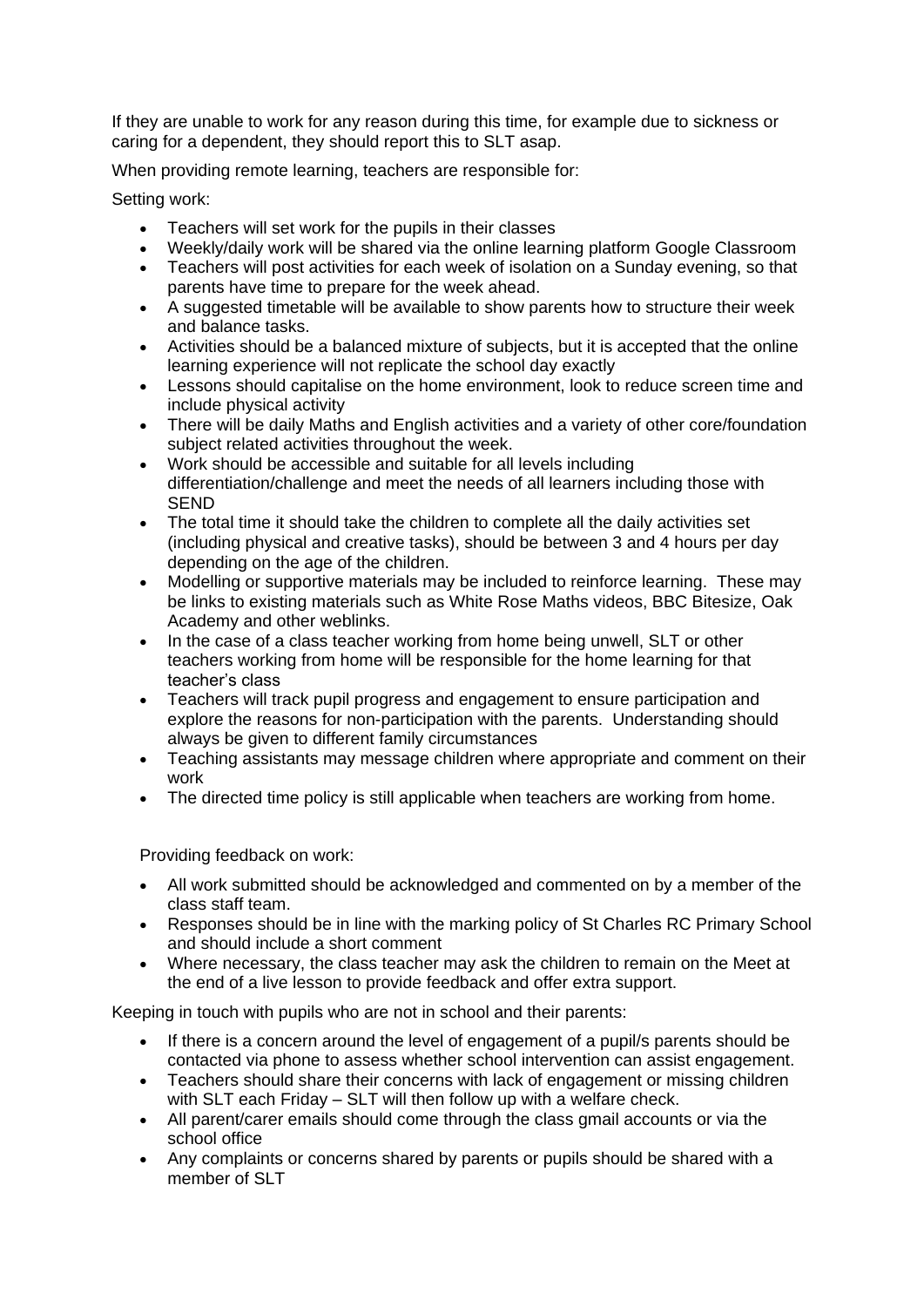• Any safeguarding concerns, should be referred immediately to the DSL

# **Teaching Assistants**

Teaching Assitants should be on hand to support the class teacher, particularly during live lessons.

If Teaching Assistants are unable to work for any reason during this time, for example due to sickness or caring for a dependent, they should report this using the normal absence procedure.

During the school day, teaching assistant must complete tasks as directed by the class teacher or a member of the SLT.

#### **Senior Leaders**

Alongside any teaching responsibilities, senior leaders are responsible for:

- Co-ordinating the remote learning approach across the school inc. weekly monitoring of engagement, allocating devices to support home learning.
- Monitoring the effectiveness of remote learning through regular meetings with teachers and subject leaders, reviewing a sample of activities and comments and/or reaching out for feedback from pupils and parents

Monitoring the security of remote learning systems, including data protection and safeguarding considerations

In partnership with RM Services, are responsible for:

- Fixing issues with systems used to set and collect work
- Helping staff with any technical issues they're experiencing
- Reviewing the security of remote learning systems and flagging any data protection breaches to the data protection officer
- Assisting pupils and parents with accessing the internet or devices

# **Designated Safeguarding Lead**

The DSL is responsible for managing and dealing with all safeguarding concerns. For further information, please see the Safeguarding and Child Protection Policy.

# **The SENCO**

Liaising with the ICT technicians to ensure that the technology used for remote learning is accessible to all pupils and that reasonable adjustments are made where required.

- Ensuring that pupils with EHC plans continue to have their needs met while learning remotely, and liaising with the headteacher and other organisations to make any alternate arrangements for pupils with EHC plans and IHPs
- Identifying the level of support

#### **The SBM**

• Ensuring value for money when arranging the procurement of equipment or technology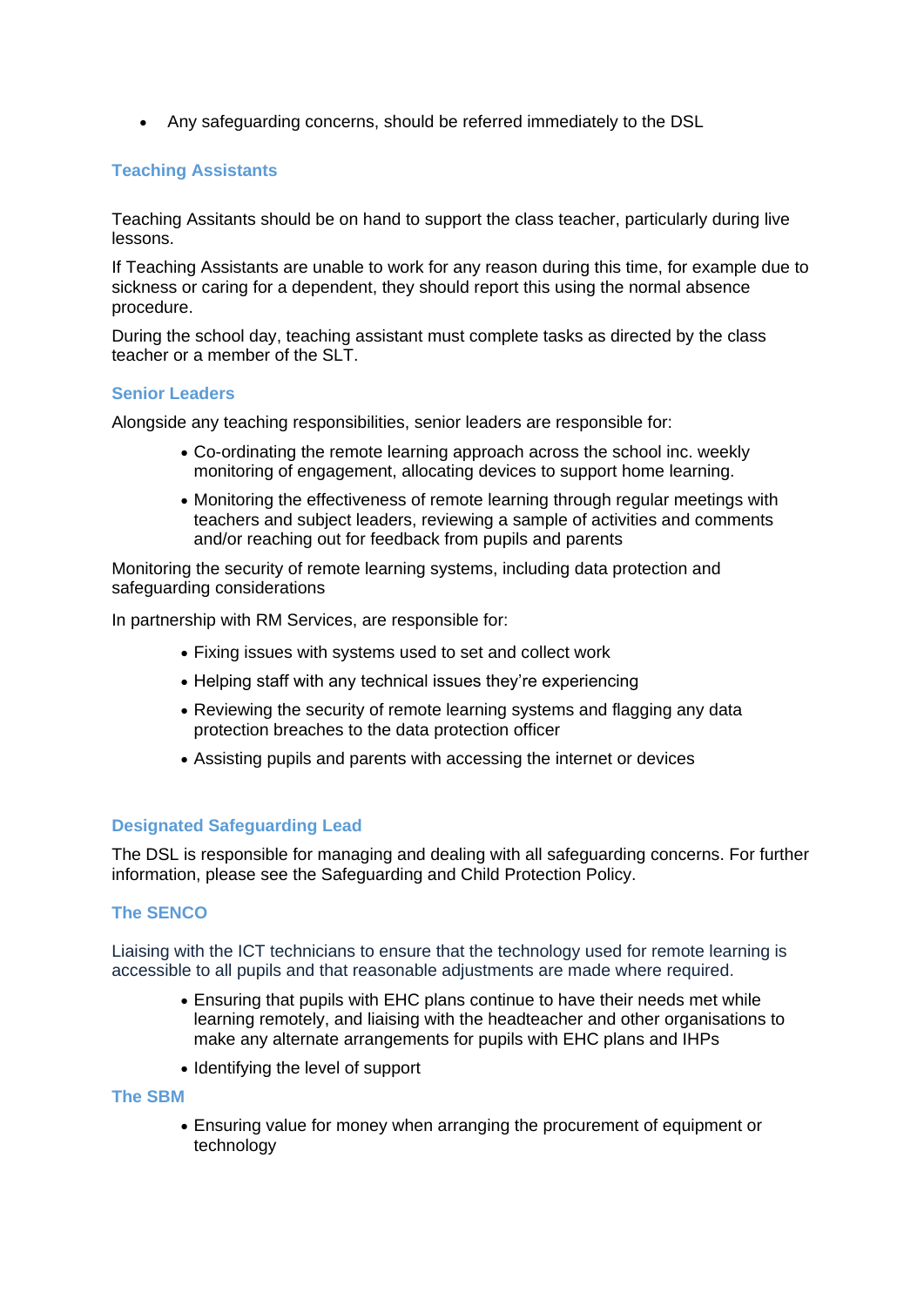• Ensuring that the school has adequate insurance to cover all remote working arrangements

#### **Pupils and parents**

Staff can expect pupils learning remotely to:

- Complete work to the deadline set by teachers
- Seek help if they need it, from teachers
- Alert teachers if they're not able to complete work

Staff can expect parents with children learning remotely to:

- Make the school aware if their child is sick or otherwise can't complete work
- Seek help from the school if they need it and discuss with staff what possible resources and/or support may assist with the child's learning
- Be respectful when making any complaints or concerns known to staff

# **Governing Board**

The governing board is responsible for:

- Monitoring the school's approach to providing remote learning to ensure education remains as high quality as possible
- Ensuring that staff are certain that remote learning systems are appropriately secure, for both data protection and safeguarding reasons

# **Guidelines for all video calls and video lessons**

- The parent or carer must make sure their child and other members of the household are aware the video call is happening
- Staff, children and other members of the household must wear suitable clothing
- Devices used should be in appropriate areas
- Language used must be professional and appropriate, including any family members in the background
- The same expectations apply for remote teaching and conversations as normal school conduct
- Staff will only ever video call a pupil with prior agreement with parents and the head teacher or a senior member of staff
- This will always be at a pre-arranged time. The times of all video calls and lessons will be published to parents
- Parents confirm they give consent for their child to be part of the group conversation by facilitating their engagement
- If the teacher has any concerns about children (or other members of the household) using unsuitable language, dress, location, the conversation will be ended, and concerns will be recorded and passed to the head teacher/senior member of staff/safeguarding lead

#### **Data protection**

#### **Accessing personal data**

When accessing personal data for remote learning purposes, all staff members will: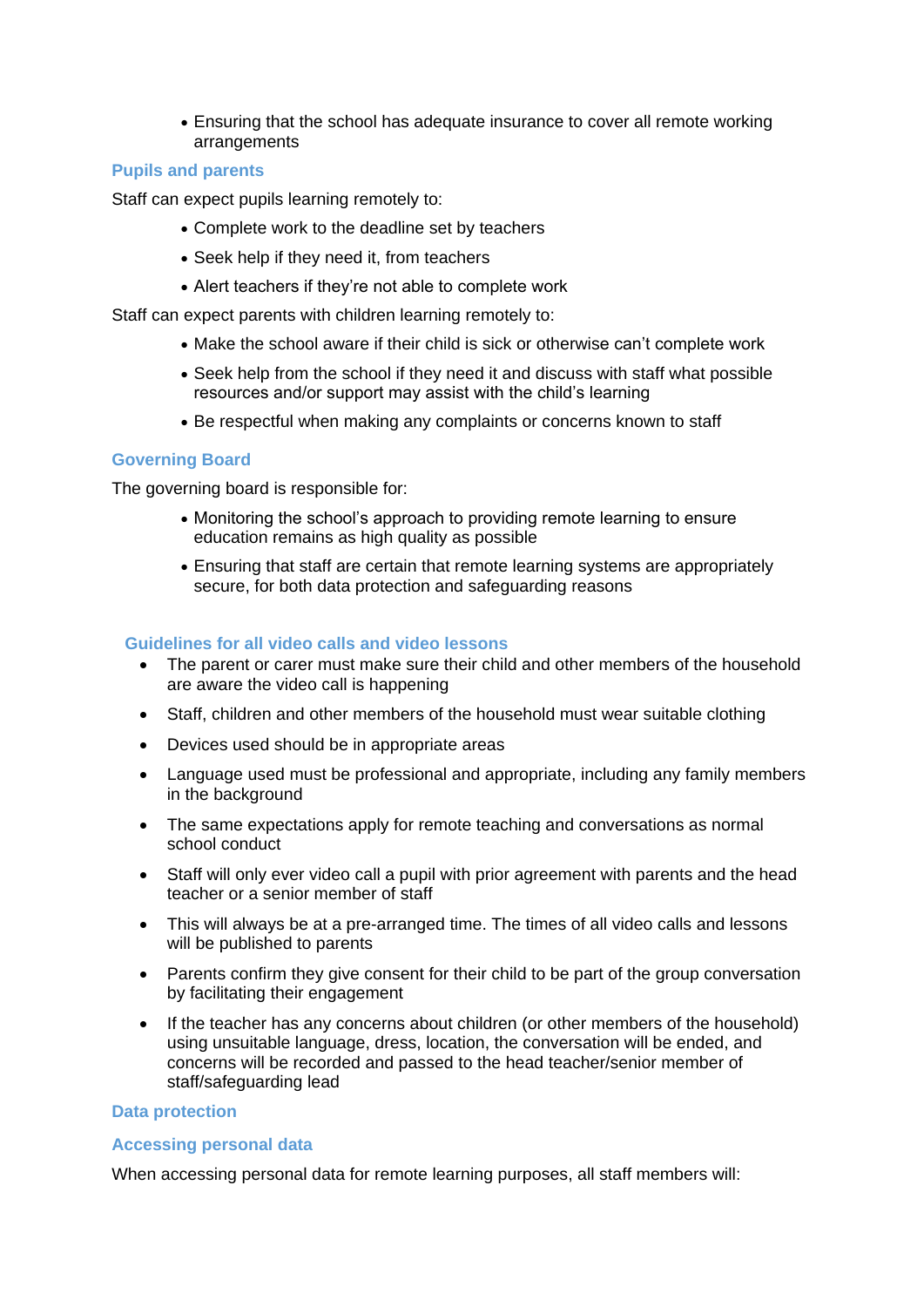- Access the data on a secure server on the school's IT network
- Use school devices to access the data such as staff laptops, rather than their own personal devices

#### **Processing personal data**

Staff members may need to collect and/or share personal data as part of the remote learning system. As long as this processing is necessary for the school's official functions, individuals won't need to give permission for this to happen.

#### **Keeping devices secure**

All staff members will take appropriate steps to ensure their devices remain secure. This includes, but is not limited to:

- Keeping the device password-protected strong passwords are at least 8 characters, with a combination of upper and lower-case letters, numbers and special characters (e.g. asterisk or currency symbol)
- Making sure the device locks if left inactive for a period of time
- Not sharing the device among family or friends
- Keeping operating systems up to date always install the latest updates

# **Safeguarding**

An addendum to the safeguarding policy has been created in the light of COVID-19. This can be found on the school's website.

# **Appendix**

Remote learning protocols for parents/carers and pupils

# **Remote learning protocols**

#### **Parents/carers**

*Please take some time to read through these guidelines so that as a parent or carer you fully understand the requirements. We appreciate that these are unusual times for all, and we appreciate everything you do to work with us to make the best of the current situation.*

- Supervise your child's internet use and online learning make sure you are aware of what they have been asked to do and the websites they need to access
- Make sure you know who your child is talking to or messaging
- If a member of staff calls to speak to your children check that you know who they are, speak to the member of staff yourself before your child talks to them, stay in the room while your child is on the phone
- Inform the school if your child is struggling to access the remote learning